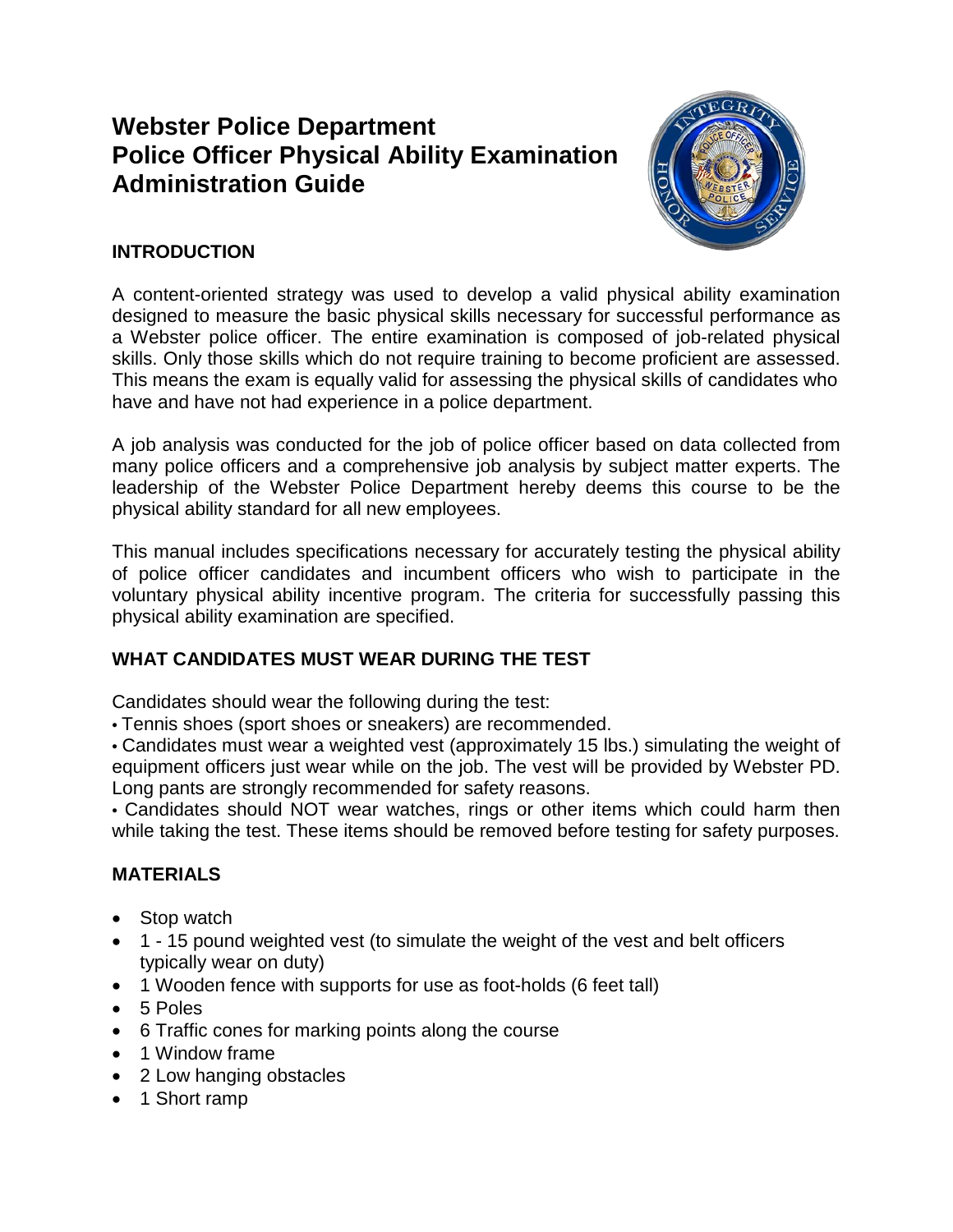- 1 Flights of stairs
- 1 Approximately 150 pound dummy
- 1 Police car

### **ENVIRONMENTAL CONDITIONS**

Examinations should not take place under extremely adverse weather conditions. All effort should be taken to maintain standardization of conditions across testing sessions.

#### **TEST REQUIREMENTS**

1. Candidates will wear a weighted vest, weighing approximately 15 lbs.

2. The timed test will begin after the candidate has been told to "GO." The test monitor will indicate whether the candidate completed all components of the test successfully, and will record the candidate's time on the candidate record form. The test monitor will sign each candidate record form.

3. Testing must be completed by the applicants in the sequence listed below.

- Begin seated in a police car (candidates do not need to be belted)
- Begin running for approximately 200 yards (length of the entire course)
- Run between and around 5 obstacles (poles)
- Climb over a 6 foot high wooden fence
- Climb through a window
- Duck under 2 low-hanging obstacles
- Run up a short ramp and jump down
- Run up and down a flights of stairs two times
- Move a dummy (approximately 150 pounds) entirely past a line 20 feet away
- Timing is stopped when the entire dummy crosses the line

4. There will be an orientation and walk-through for all candidates. The candidates will be instructed that they should perform the test safely. No one will be allowed to take the test unless they fully understand what is expected of them.

5. In addition to the time-keeper, a test monitor (if available) should be stationed around the "Obstacle Events" to ensure candidates properly perform the test components around that area, and to ensure candidates re-attempt components that they do not complete properly after their first attempts.

## **OBSTACLE EVENTS:**

1. Seated in Car: The candidate will begin seated in a police car with the car door closed. A test monitor will give the candidate verbal instructions to pursue a fleeing suspect (which is fictitious). Finally, the test monitor will tell the candidate to "GO." The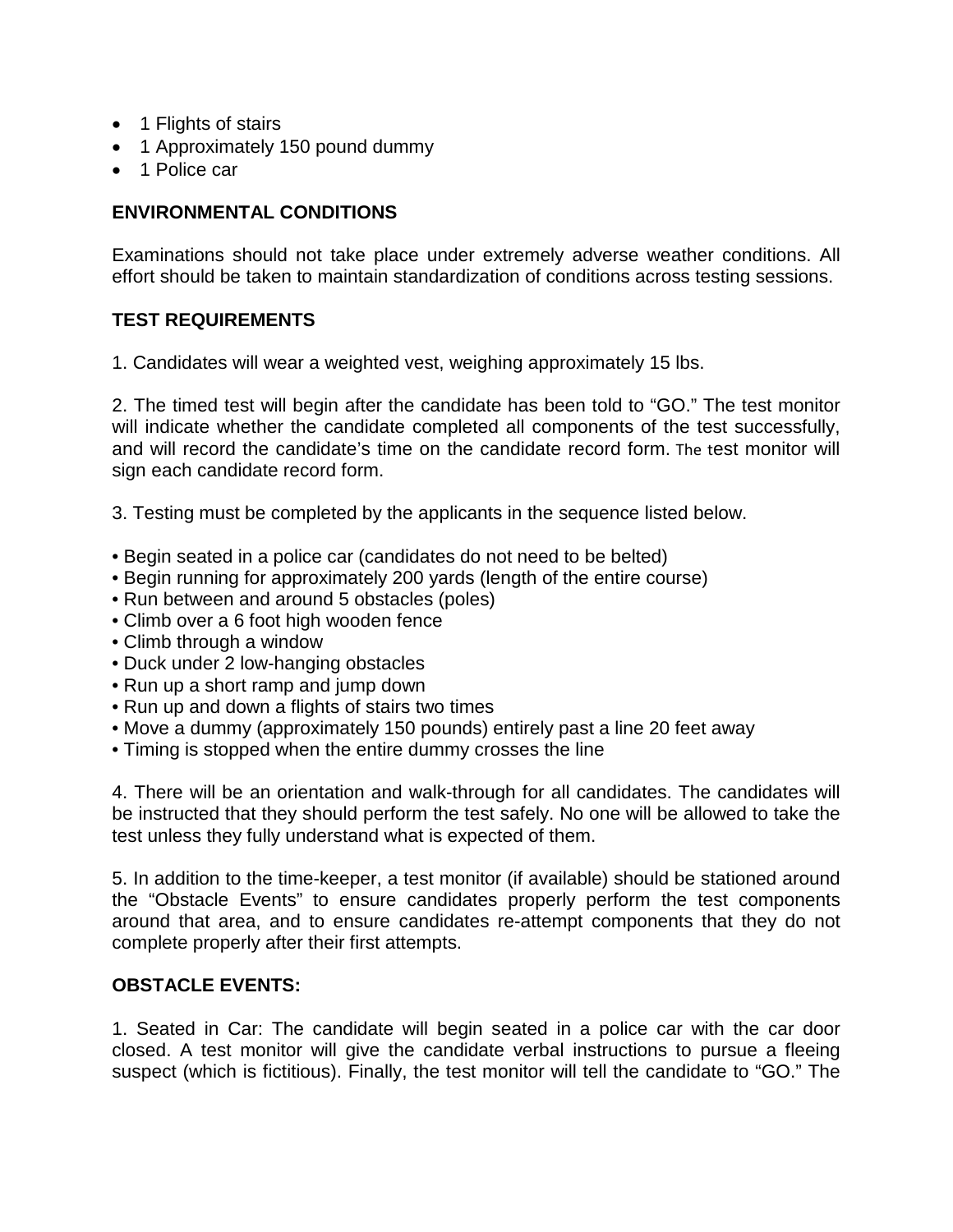candidate must then open the car door and complete the following physical tasks. Timing begins when the car door opens.

2. The candidate must run a distance of about 200 yards (the approximate length of the entire course), encountering obstacles along the way.

3. Obstacle Dodge: The candidate must maneuver, in a zig-zag manner, around five obstacles (which are poles positioned on the ground). Candidates may touch the poles, but MAY NOT use them as leverage or hold onto the poles to swing their body weight around each obstacle.

4. Fence Climb: Candidates will run to the next obstacle, a 6' wooden fence, and climb over the top of it. The candidate is instructed to make their first attempt with or without using a foothold located 18" off the ground. If the candidate fails to clear the fence after the first attempt, the candidate may use a toehold located at 24" off the ground.

5. Window Climb: Candidates will run to and climb through a window set approximately 2 feet 6 inches off of the ground and with an opening measuring 3 feet by 3 feet.

6. Duck Under Obstacles: Candidates will then run to and duck under two low-hanging obstacles, approximately 4 feet and 3 ½ feet from the ground.

7. Run Up Incline: Candidates will then run up a short, inclined ramp and jump off the end of the incline, approximately a 2-foot drop.

8. Stair Climb: Candidates will run up and down a flight of stairs two consecutive times.

9. Suspect/Officer Move: The candidate will run to the dummy (150 lbs) representing a suspect (or officer in need of assistance) and will drag the dummy completely past a line 20 feet away. Timing of the test stops when the entire dummy passes over the line.

#### **CRITERIA FOR PASSING THE EXAM**

1. Candidates must successfully complete the course, successfully negotiating all obstacles, in 2 minutes and 14 seconds or less.

2. Test monitors should inform candidates if they have failed a component as the candidates are proceeding through the course to allow them to re-attempt the component while being timed. This way, one can avoid an instance in which a candidate did not realize they failed a component while taking the test, but still had time at the end of the test to re-attempt the component.

3. Upon completion of the test, candidates will be told their times and will be informed of their pass/fail status.